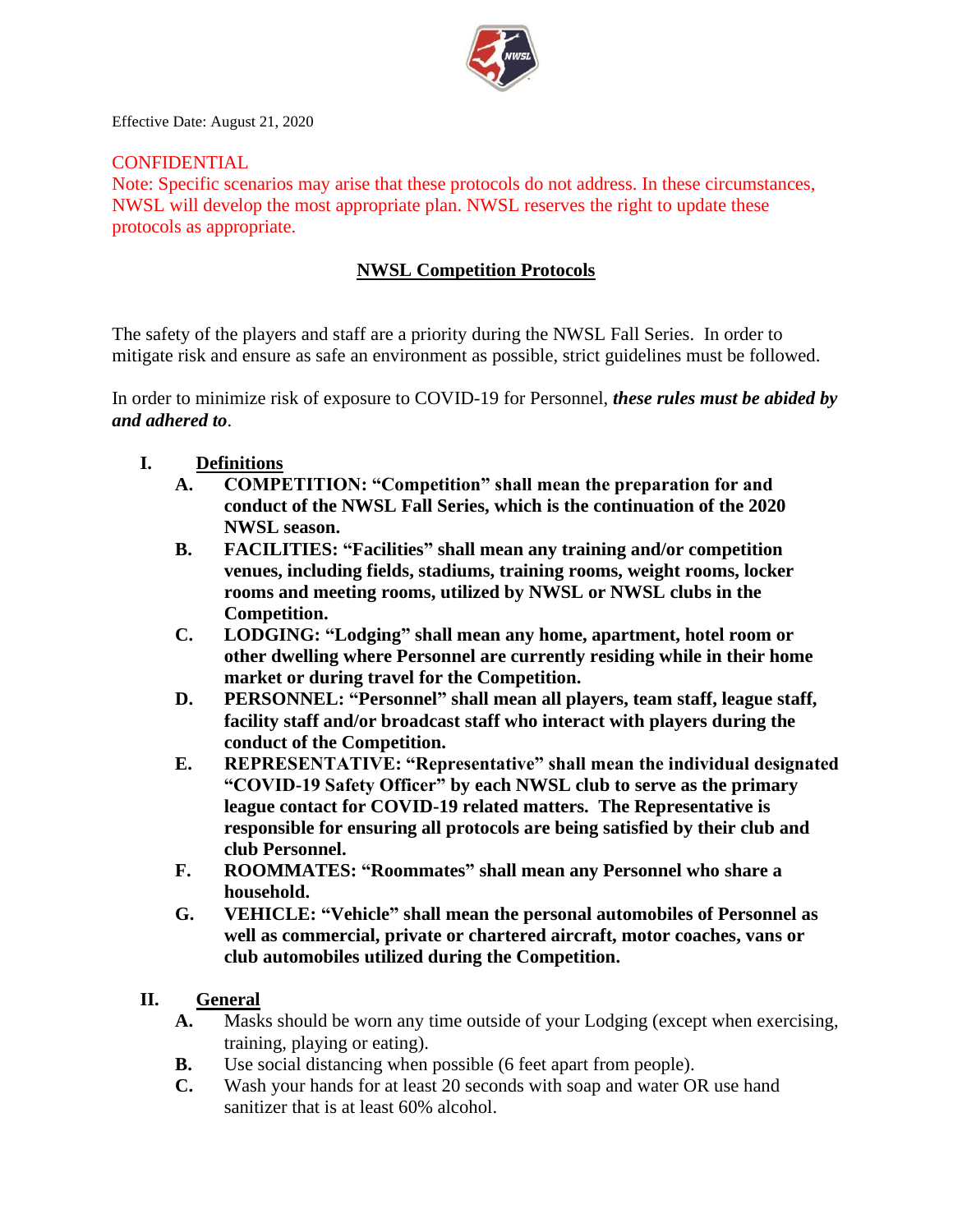

- **D.** Cover your coughs and sneezes with your elbow or a tissue.
- **E.** Avoid touching your eyes and face.
- **F.** Limit the touching of handles, doorknobs and other common surfaces when possible.

# **III. Travel**

- **A.** S*ee* "NWSL Standards for Cleaning, Disinfection, and Sanitization for Venues, Training Facilities, Team Travel (Air/Ground) and Lodging".
- **B.** It is the responsibility of each club to provide its Personnel with PPE. Clubs should provide masks, hand sanitizer and disinfecting wipes prior to travel.
- **C.** Personnel must wear masks while in transit, unless alone in a personal Vehicle.
- **D.** All assigned arrival/departure times must be adhered to during the Competition. Personnel should arrive at their scheduled time – not any earlier or later than indicated.
- **E.** For travel between markets, teams must either fly or charter two 50+ person motor coaches. Vans are not permitted for travel between markets.
- **F.** For bus travel, each person must use the same seat throughout the entirety of the trip. This requirement is to ensure that the appropriate contact tracing may be performed, and that Personnel can be quarantined or subject to additional testing as necessary.
- **G.** When traveling by bus for greater than 20 minutes, Personnel shall sit at least six feet apart, except for Roommates who may sit together. Generally, this will mean that there will only be one person or group of Roommates per row, alternating sides by row. If a team can fit members of the traveling party on one bus while still maintaining social distancing, it may do this after applying to the League. The application must include a map of where each person will sit on the bus.
- **H.** When booking buses, the following guidelines should be incorporated into the bus contracts. The Representative is responsible for monitoring and reporting any infractions to the bus company. Bus companies and their drivers must adhere to the minimum standards for bus transit operators established by the CDC [\(https://www.cdc.gov/coronavirus/2019-ncov/community/organizations/bus-transit](https://www.cdc.gov/coronavirus/2019-ncov/community/organizations/bus-transit-operator.html)[operator.html\)](https://www.cdc.gov/coronavirus/2019-ncov/community/organizations/bus-transit-operator.html) Drivers must be certified as COVID-19 free by the bus company prior to an assignment
	- a. The bus should be cleaned and sanitized before and after every trip.
	- b. Prior to boarding, drivers should be subject to temperature/symptom and exposure screening. If the driver has a temperature or symptoms, or has been exposed to COVID-19, they should not board the bus, and the bus company should provide another driver.
	- c. Drivers should wear masks while on the bus.
	- d. Drivers should not load or unload luggage or equipment.
	- e. To the extent drivers park on-site and stay during the game, drivers must follow strict social distancing guidelines, adhere to the approved cleaning and hygiene protocols, remain in private areas without interacting with other people, and clean and sanitize the bus prior to re-accepting the traveling party for the return trip.
- **I.** For any air travel, Personnel must maintain their assigned seats throughout the entirety of the flight, unless moving to a new seat creates a greater distance between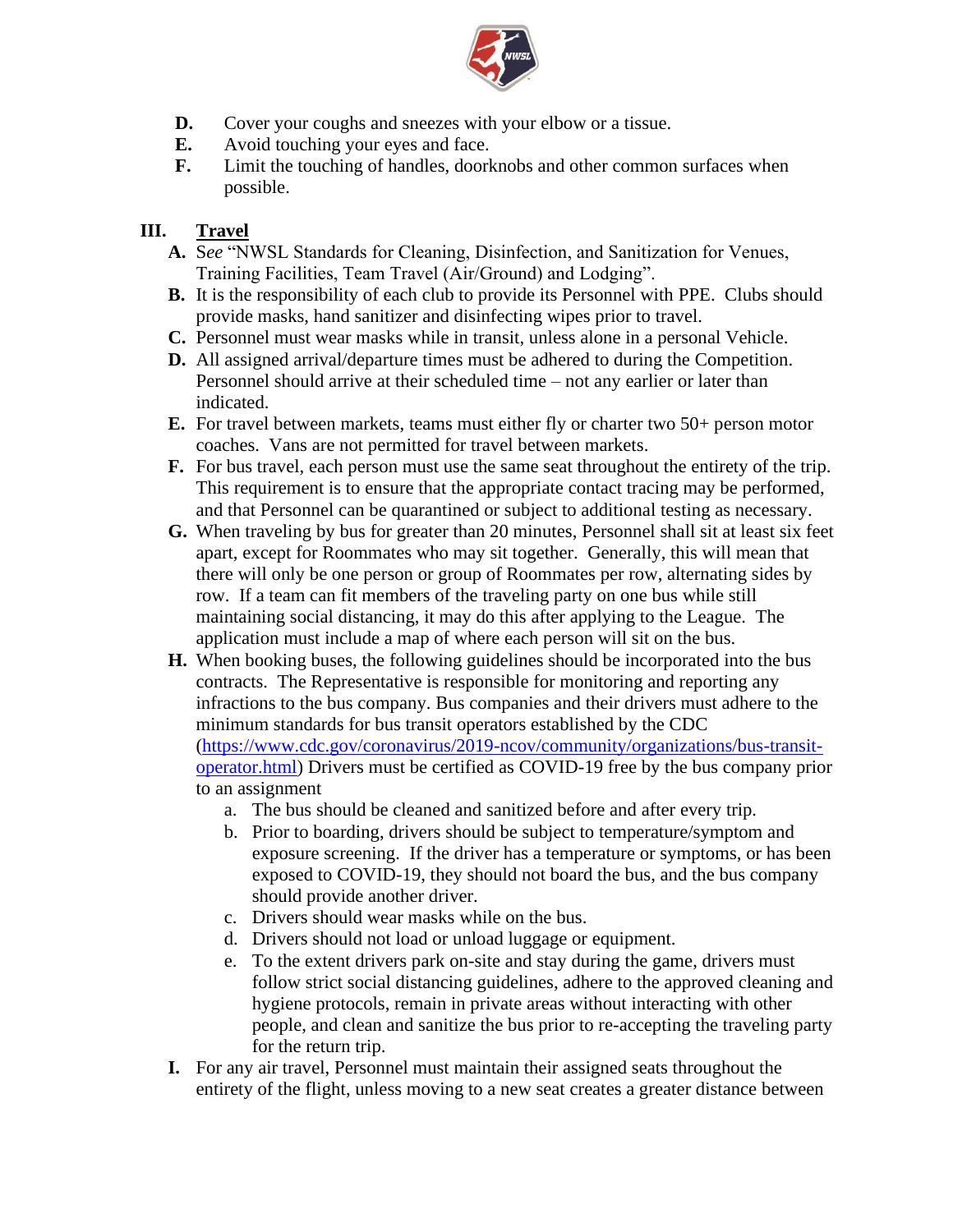

individuals. If any individual changes seats, they must report the new seat and row number to the Representative.

- **J.** All flights should be configured to provide as many empty seats or rows, and free space between members of the traveling party and other passengers as possible.
- **K.** Hotel staff and cleaning personnel will follow "NWSL Standards for Cleaning, Disinfection, and Sanitization for Venues, Training Facilities, Team Travel (Air/Ground) and Lodging" as provided by the home team's Representative.
- **L.** Roommates may be placed two to a room, otherwise all Personnel should be provided an individual hotel room.
- **M.** Personnel exhibiting symptoms while traveling should immediately be isolated from all other Personnel and should be referred to the team physician for treatment and travel recommendations.

## **IV. Daily Living**

### **A. Daily Routines**

- 1. Personnel should generally self-quarantine, except to attend team activities and to perform essential functions.
- 2. Personnel must follow the medical protocols, which include COVID-19 testing and daily symptom screening.
- 3. Any symptoms should be immediately reported to the team ATC and team physician or on-site physician.
- 4. The team doctor or trainer must be notified immediately if any Personnel is feeling sick or has had close contact with someone who becomes sick.
- 5. Contact tracing protocols as specified by the NWSL must be followed.
- 6. There is to be no physical contact with players or staff from other teams outside of matches, or with any other individuals outside of team staff and players, and household members.
- 7. If you choose to have personal items or packages delivered, these must be done through contactless delivery. Representatives must complete the daily checklist on players and staff.

### **B. Catering/Meals/Food & Beverage**

- 1. Hands should be washed or sanitized prior to eating.
- 2. Any catered meals should be served by the catering staff (wearing masks) or in pre-packaged containers.
- 3. If outside food is delivered, it must be contactless delivery.

#### **V. Facilities**

### **A. Non-Game Day**

- 1. Masks must be worn outside of training.
- 2. The shortest and most direct route should be taken whenever possible.
- 3. Players are to be dressed prior to arrival at field or facilities for training.
- 4. Schedules should be followed for the use of weight rooms and other facilities.
- 5. Players should wipe down equipment before and after individual use.